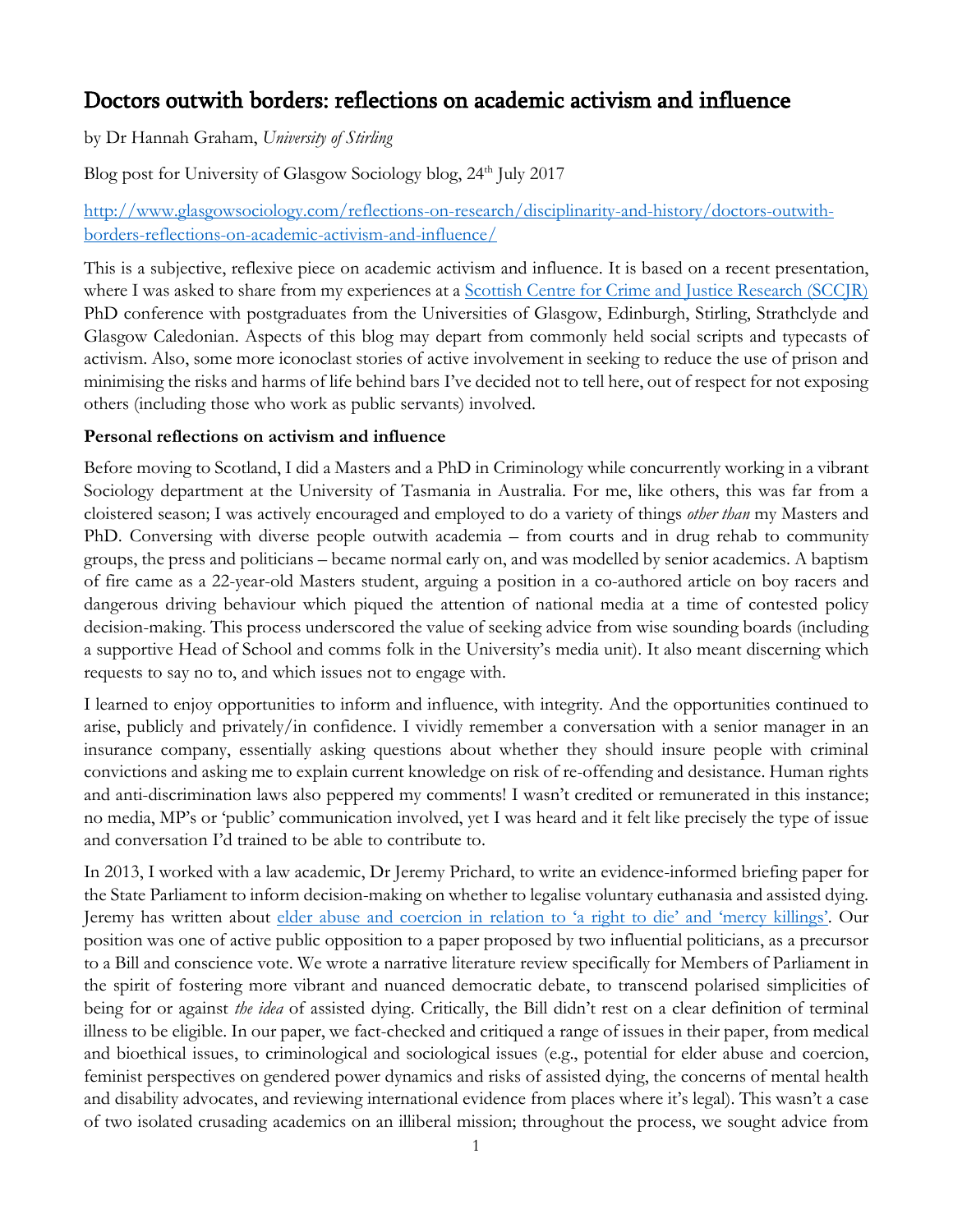university colleagues and met informally with people from different parts of civil society, listening and learning, questioning, provoking debate. Conversely to us, other academics from our university publicly supported the Bill.

I also responded to [media requests,](http://www.theadvocate.com.au/story/1829300/uni-duo-concerned-over-euthanasia-bill/) went on radio, and wrote a newspaper editorial urging more critical reflection and democratic debate regarding mental illness, disability and the collateral consequences of the proposal to legalise assisted dying, approaching a newspaper in a key marginal electoral seat to publish it. Our contributions got a lot of visibility quickly. We were invited by MP's to the public gallery of the Parliament to watch the debate and conscience vote, which ran into the evening. Their passionate speeches in support and in opposition to the Bill were evocative, dignified and well informed. Many of the MP's who opposed the Bill cited our briefing paper in their speeches. The end result? The Bill was defeated. Our briefing paper has been (and is being) used in other forums and jurisdictions.

Sometimes our moral and political convictions and participation in social movements may or may not have direct links with our research, academic CV, institutional affiliation, or disciplinary field. Sometimes they amalgamate facets of our lives and intellectual commitments in hyphenated or hybridised ways. As a migrant and the daughter of a migrant and as an academic who has worked on an EU-funded cross-national comparative research project (involving frequent border-crossings!), I hold strong thoughts and feelings about racism, xenophobia and colonial ideologies, as well as immigration, borders and freedom of movement. I don't directly research these things, but they affect me and move me. There is a protest sign in my office which accompanies me on out-of-hours trips to George Square for peaceful protests against xenophobia in politics, inhumanity in immigration policies and treatment of refugees – gatherings at which I've encountered numerous colleagues and students from different Scottish universities.

The cogent contributions of antipodean Criminology and Sociology colleagues on [Southern Criminology](https://academic.oup.com/bjc/article-abstract/56/1/1/2462428/Southern-Criminology?redirectedFrom=PDF) (Carrington, Hogg and Sozzo, 2016), [Indigenous statistics](https://www.routledge.com/Indigenous-Statistics-A-Quantitative-Research-Methodology/Walter-Andersen/p/book/9781611322934) (Walter and Andersen, 2013) and [Indigenous](https://policypress.co.uk/indigenous-criminology)  [Criminology](https://policypress.co.uk/indigenous-criminology) (Cunneen and Tauri, 2016) inform how I think and teach on punishment and penal histories, and constructions of 'crime, race and ethnicity.' They also implicitly influence how I navigate power, diversity, ethics and recognition in research. Self-discipline and self-critical reflection is needed regarding who we want our research to 'help', how, why, the histories and power dynamics of epistemology and language, and the extent to which others find our contributions helpful.

#### **Influence with integrity, reflexively**

Academic activism and influence shouldn't be quixotically portrayed as intrinsically good merely because it is publicly engaged, nor as routinely resultant in happy endings. Our silences or lack of acknowledgment of long waits or failed endeavours of academic activism aren't helpful. In my presentation with SCCJR PhD researchers, I was intentional in mentioning disappointing examples of shared endeavours to which I'd committed time, but which came to little or no avail. Academic activism isn't easy, it carries risks and it can come with a sense of costliness preceding victory or failure. The suddenlies of amazing breakthroughs and high-profile attention or support coexist with the quotidian hard graft of conserving hope, patience and other precious resources in waiting and working with others towards desired changes. Burnout, hard emotional labour or vicarious trauma are worth naming for those in a performative line of work prone to workaholism, faced with a myriad of urgent issues and human suffering, needing redress in febrile politicised atmospheres and precarious conditions. To collaborate and care deeply should not be conflated with a self-sacrificial saviour mentality.

In speaking with the PhD researchers, I also offered cautions, with practical examples, about how influence is not unilateral. Reflexivity is essential in navigating the attractive pulls of 'the gate-keepers, the gold and the glory': with 'gatekeepers' symbolising access, power, pressure, and connections; 'gold' meaning money and